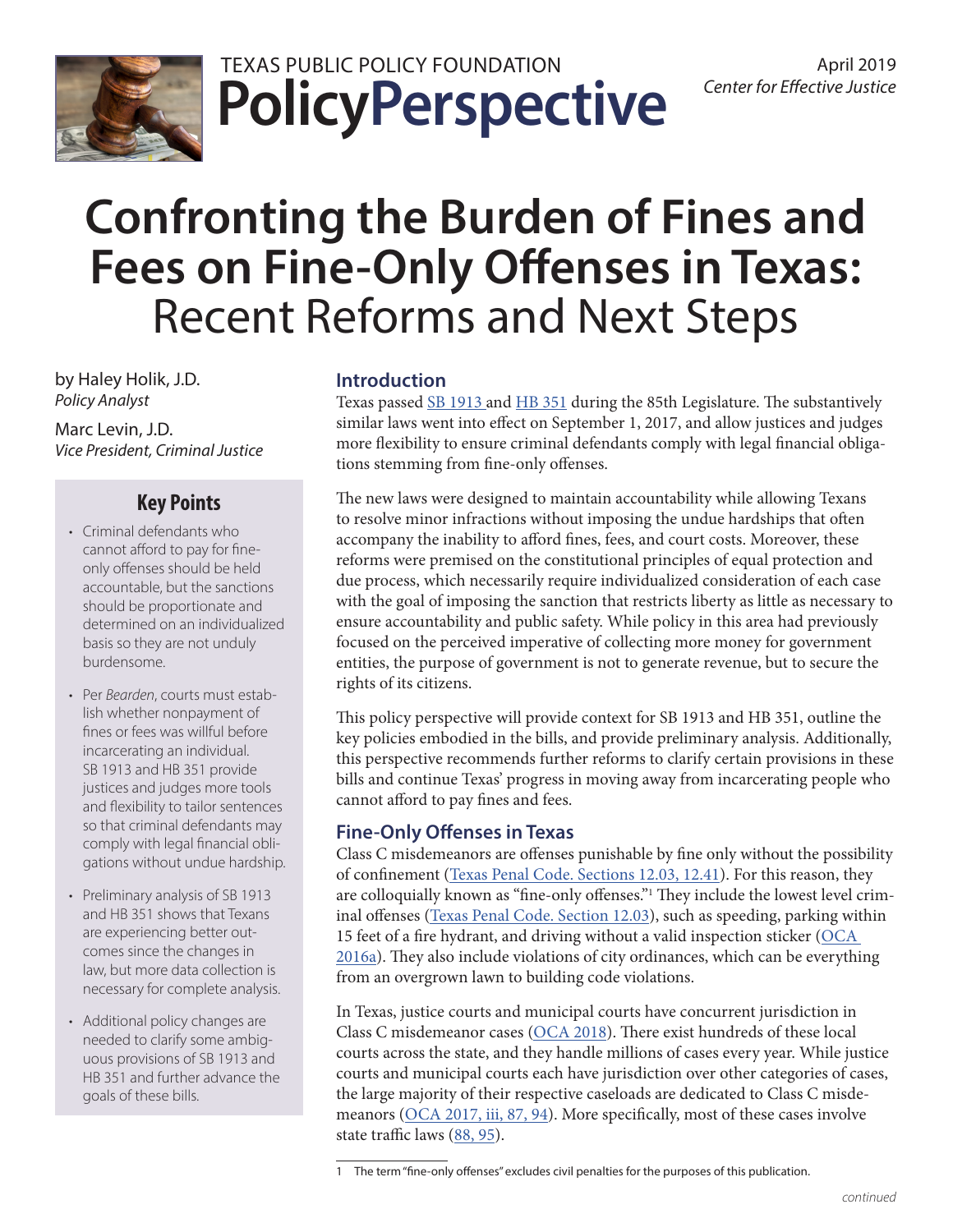Minor traffic violations and other Class C misdemeanors may warrant a sanction, but these offenses are not particularly pernicious to society. For many Texans, a speeding ticket is an inconvenient but affordable penalty. Paying a ticket could mean the temporary loss of luxuries, but it would not be a major financial hardship. For others, however, a speeding ticket could be more difficult to pay and lead to a cascade of consequences, including jail time, driver's license suspension, and an inability to maintain employment in areas where another means of transportation is not available (SB 1913 Bill Analysis, 5-6). The extent to which people are jailed or otherwise penalized because they did not, and in many cases could not, pay the fine for fine-only offenses has been documented and analyzed nationally ([COSCA\)](https://cosca.ncsc.org/~/media/Microsites/Files/COSCA/Policy%20Papers/End-of-Debtors-Prisons-2016.ashx) and statewide [\(Texas Appleseed and Texas Fair](https://www.texasappleseed.org/sites/default/files/PayorStay_Report_final_Feb2017.pdf)  [Defense Project](https://www.texasappleseed.org/sites/default/files/PayorStay_Report_final_Feb2017.pdf)).

During the State of the Judiciary address to the 85th Texas Legislature, Chief Justice Nathan L. Hecht of the Supreme Court of Texas highlighted the far-reaching consequences of incarcerating individuals for the inability to pay criminal justice debt:

*Jailing criminal defendants who cannot pay their fines and court costs—commonly called debtors' prison—keeps them from jobs, hurts their families, makes them dependent on society, and costs the taxpayers money. Most importantly, it is illegal under the United States Constitution. Judges must determine whether a defendant is actually unable, not just unwilling, to pay a fine* ([Hecht, 8\)](https://www.sll.texas.gov/assets/pdf/judiciary/state-of-the-judiciary-2017.pdf).

In *Bearden v. Georgia* (1983), the U.S. Supreme Court held that courts may not incarcerate an individual for failure to pay fines or fees without first making an inquiry to determine whether nonpayment was due to a willful refusal ([672](http://cdn.loc.gov/service/ll/usrep/usrep461/usrep461660/usrep461660.pdf)-673). Importantly, the Court made a distinction between nonpayment due to willfulness and nonpayment due to inability ([668](http://cdn.loc.gov/service/ll/usrep/usrep461/usrep461660/usrep461660.pdf)). *Bearden* also made clear that courts must comply with the inquiry step of the judicial process to uphold 14th Amendment guarantees [\(672-](http://cdn.loc.gov/service/ll/usrep/usrep461/usrep461660/usrep461660.pdf)673). Per *Bearden*, then, courts must establish a defendant is genuinely able but unwilling to pay before incarcerating a person for failure to pay.

In addition to the precedent established by *Bearden*, Texas law requires justices and judges make a written determination after a hearing [\(Texas Code of Criminal Procedure.](https://statutes.capitol.texas.gov/Docs/CR/htm/CR.45.htm)  [Article 45.046\)](https://statutes.capitol.texas.gov/Docs/CR/htm/CR.45.htm). Unfortunately, one report indicates that some Texas courts have failed to comply with with the law ([Texas Appleseed and Texas Fair Defense Project, 34\)](https://www.texasappleseed.org/sites/default/files/PayorStay_Report_final_Feb2017.pdf). The problem has not been limited to Texas as, across the country, courts of limited jurisdiction have been found to be out of compliance with *Bearden* in many cases [\(COSCA, 8](https://cosca.ncsc.org/~/media/Microsites/Files/COSCA/Policy%20Papers/End-of-Debtors-Prisons-2016.ashx)).

The failure to uphold constitutional guarantees and state statutes is troublesome. Considering the nature of the typical Class C misdemeanor, jailing defendants for fine-only offenses without any meaningful inquiry is an imprudent use of taxpayers' money. The judiciary should uphold the rule of law, but legislatures should craft policies that allow courts to maintain accountability for defendants in fineonly criminal cases without utilizing costly confinement except as a last resort. Moreover, legislative bodies should refrain from utilizing the judiciary as a means to raise revenue without expending the political capital it takes to impose a tax.

### **Key Policies in SB 1913 and HB 351**

Chief Justice Hecht serves as chair of Texas Judicial Council (TJC), which is tasked with studying the procedures and practices of state courts and improving the administration of justice [\(Texas Government Code. Sections 71.031,](https://statutes.capitol.texas.gov/Docs/GV/htm/GV.71.htm)  [71.033\)](https://statutes.capitol.texas.gov/Docs/GV/htm/GV.71.htm). TJC examined the assessment and satisfaction of fines, fees, and court costs resulting from fine-only offenses in Texas. In a resolution to the 85th Texas Legislature, the council urged lawmakers to make statutory changes to the judicial processes regarding the imposition and collec-tion of fines and court costs ([OCA 2016b](http://www.txcourts.gov/media/1436324/modification-of-statutes-governing-assessment-and-satisfaction-of-criminal-court-costs.pdf)). TJC noted that less than 2 percent of cases involving fine-only offenses in justice and municipal courts were fully or partially satisfied through alternatives in FY15, while over 16 percent of the assessments were discharged by jail credit ([OCA 2016b](http://www.txcourts.gov/media/1436324/modification-of-statutes-governing-assessment-and-satisfaction-of-criminal-court-costs.pdf)). The council determined lower courts were underutilizing the ability to allow criminal defendants to satisfy their debt through alternatives to confinement, despite possessing statutory authority to do so ([OCA 2016b](http://www.txcourts.gov/media/1436324/modification-of-statutes-governing-assessment-and-satisfaction-of-criminal-court-costs.pdf)). According to TJC, the judiciary was in need of "additional flexibility and tools to ensure that defendants comply with their legal financial obligations without causing an undue hardship on the defendant" [\(OCA 2016b\)](http://www.txcourts.gov/media/1436324/modification-of-statutes-governing-assessment-and-satisfaction-of-criminal-court-costs.pdf).

The 85th Texas Legislature responded with [SB 1913](https://capitol.texas.gov/tlodocs/85R/billtext/html/SB01913F.htm) and [HB 351](https://capitol.texas.gov/tlodocs/85R/billtext/html/HB00351F.htm), which included many of the recommendations embodied in TJC's Resolution. These bills are substantively similar, containing only a few minor but compatible differences. The bills made several changes to the judicial processes in Texas regarding the imposition and collection of fines and court costs for fine-only offenses.

For instance, after a defendant makes a plea in open court, justices and judges must inquire whether the person has the ability to pay the fines or costs in part or in full. If the court determines a defendant is unable to immediately pay, the court must tailor a payment plan, order discharge by community service, and/or waive all or part of fines and costs. The waiver component is a particularly commonsense change, as justices and judges no longer are required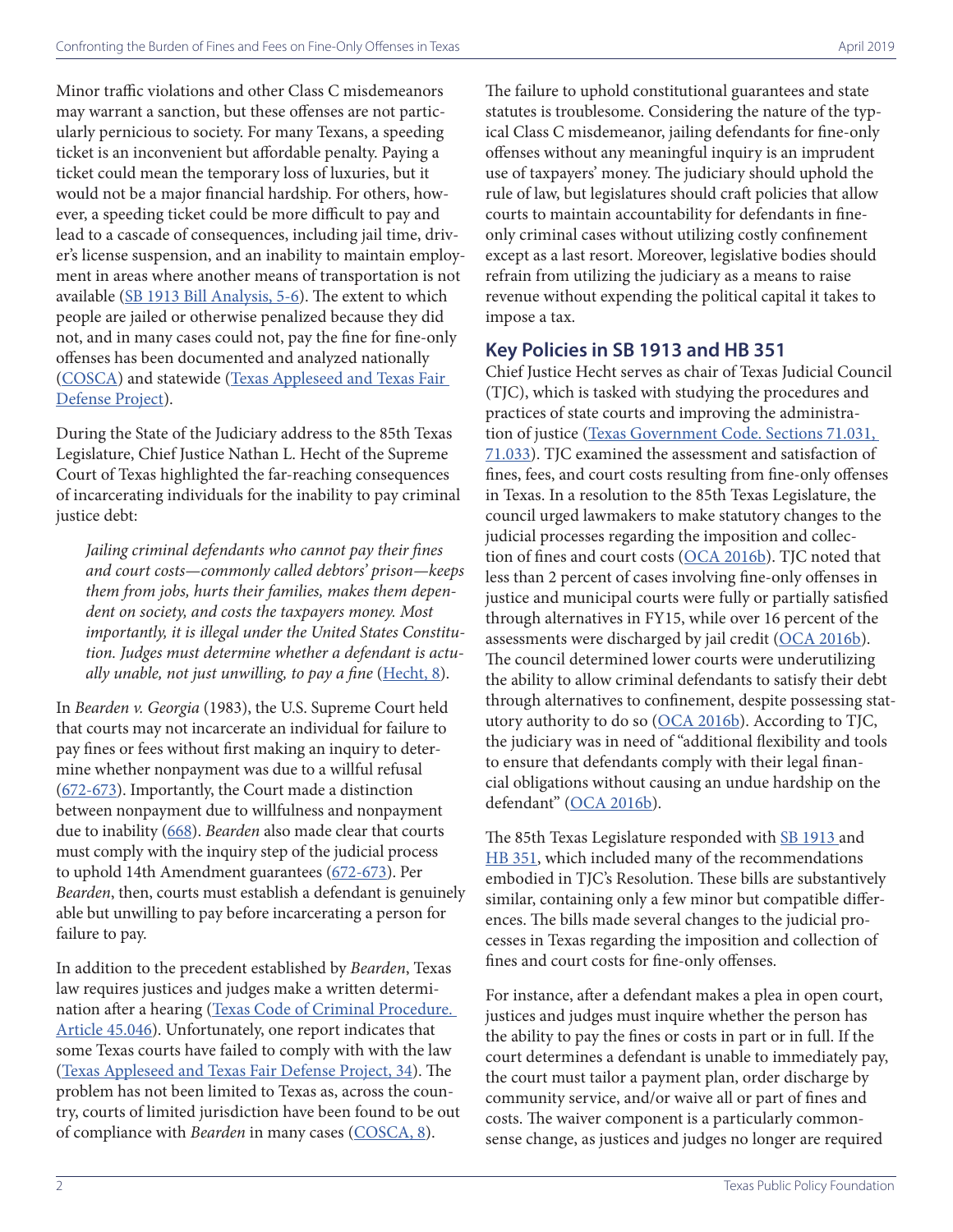by law to delay waiver until after a defendant defaults on a payment. While justices and judges must assess a defendant's ability to pay during or immediately after imposing a sentence, only a defendant who pleas in open court is legally entitled to consideration for alternatives to confinement. Notably, though, Texas law does not disallow courts from reconsidering fines and costs after sentencing.

A greater range of activities constitute community service under SB 1913 and HB 351, further strengthening the judiciary's ability to tailor appropriate sentences. Previously, performance of community service was limited to governmental entities or nonprofit organizations. Now, justices and judges may order defendants to perform services such as job training, educational classes, and drug treatment. Additionally, the rate per eight hours of community service has increased from a minimum of \$50 to \$100.

Citations, complaints, and certain notices must now include information regarding alternatives to full payment. If a defendant fails to appear, courts are required to provide

notice before issuing an arrest warrant for failure to appear (FTA) regarding the initial court setting. Following this notice, defendants have an opportunity to appear in court before the FTA is issued. If a defendant appears before the court voluntarily and resolves the FTA, or makes a good faith effort to resolve the FTA before it is executed, the court must recall the arrest warrant.

The council determined lower courts were underutilizing the ability to allow criminal defendants to satisfy their debt through alternatives to confinement, despite possessing statutory authority to do so.

A capias pro fine is an arrest warrant for failure to satisfy the judgment, which is essentially a failure to pay fines or costs. The defendant now has an opportunity for a hearing before the court issues a capias pro fine. Courts must provide notice of the hearing. If the defendant fails to appear at the hearing, the court may then issue the capias pro fine. However, if the defendant voluntarily appears before the court and successfully resolves the debt prior the execution of the capias pro fine, the warrant must be recalled. Alternatively, even if the defendant attends the hearing after receiving notice, the court may still determine the warrant should be issued. In all these scenarios, the court must make an inquiry as to the defendant's ability to pay.

The minimum jail credit has increased from \$50 to \$100 for defendants incarcerated due to a failure to pay fines and costs.

# **Preliminary Analysis**

[SB 1913](https://capitol.texas.gov/tlodocs/85R/billtext/html/SB01913F.htm) and [HB 351](https://capitol.texas.gov/tlodocs/85R/billtext/html/HB00351F.htm) became effective on September 1, 2017, and thus the full effect of these bills remains to be seen. The data reports used for our preliminary analysis were run on the Court Activity Reporting and Directory [System](https://card.txcourts.gov/) operated by the Texas Office of Court Administration (OCA). The data reports include court activity from justice and municipal courts. Data was measured in sixmonth intervals. We analyzed data both before SB 1913 and HB 351 took effect, ranging from September 1, 2013, to August 31, 2017, and after SB 1913 and HB 351 took effect, ranging from September 1, 2017, to February 28, 2019.

The average percent of courts reporting data to OCA prior to the implementation of SB 1913 and HB 351 was 96 percent. Post-implementation data has an average reporting rate of 93 percent. The following indicators help policymakers evaluate the reforms embodied in SB 1913 and HB 351.

The issuance of arrest warrants related to Class C misdemeanors, including FTAs, was substantially lower in the six

> months ending February 28, 2019, than it was in the six months just prior to the implementation of SB 1913 and HB 351. The number of warrants issued is important in assessing the impact of the provision allowing adjustment of the fine at the outset of the case since the hypothesis is that this will enable more individuals to fulfill their obligations without

reaching the point of a warrant being issued. During the interval immediately prior to implementation—March 1, 2017, to August 31, 2017—justice and municipal courts issued 901,915 Class C warrants. The most recently measured interval—September 1, 2018, to February 28, 2019 reported an issuance of 730,171 Class C warrants. This drop indicates the changes embodied in SB 1913 and HB 351 regarding notice requirements and FTAs may have yielded positive outcomes. By placing information concerning potential alternatives to payment on citations and complaints, Texans who otherwise may choose to avoid a hearing because they know they cannot afford to pay may choose to attend and interact with the court. Moreover, it is likely the newly implemented opportunity for defendants to appear before the court prior to the issuance of an FTA contributes to the drop in the overall issuance of Class C warrants. Notably, the most recently measured interval reported a lower issuance of Class C warrants compared to the data collected prior to SB 1913 and HB 351 becoming effective, which dates back as far as 2013.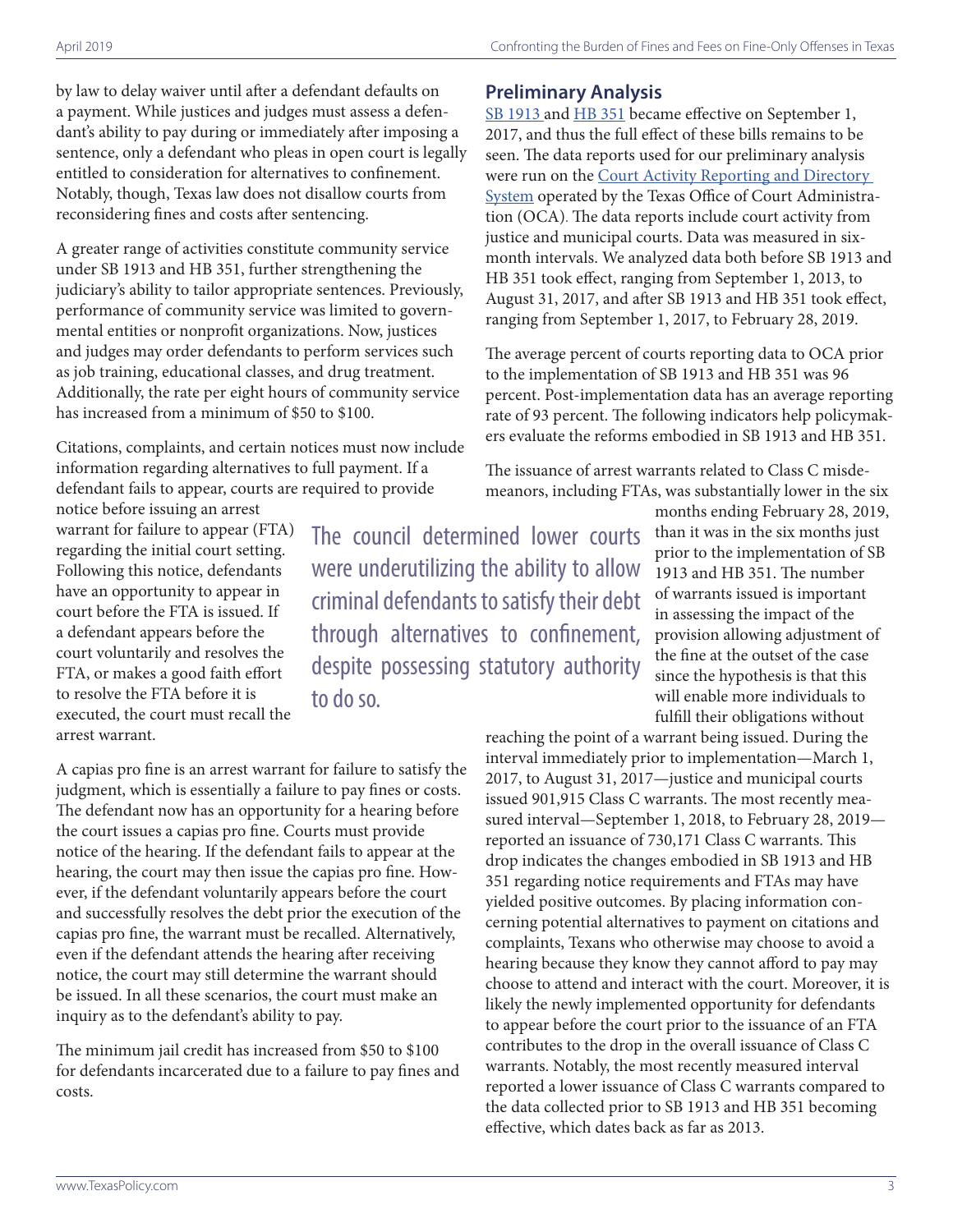Between September 1, 2018, and February 28, 2019, justice and municipal courts issued 276,510 warrants for failure to pay. Just prior to the changes in law—between March 1, 2017, and August, 31, 2017—this number was 329,503. A decrease of this caliber is encouraging, indicating, once again, that notice requirements and opportunities to appear are encouraging compliance.

Unlike the notice requirement and statutory changes to procedure, justices and judges maintain the discretion to offer community service as an alternative to payment. While it is critical to provide options and flexibility as alternatives to nonpayment, it is incumbent upon the judiciary to utilize the tools. One tool is community service, which can be used in lieu of part or all of the fine. During the interval just prior to the implementation of SB 1913 and HB 351 (March 1, 2017, to August 31, 2017), the number of cases fully satisfied by community service was 37,008. Justices and judges chose to utilize community service comparatively less during the most recently measured interval (September 1, 2018, to February 28, 2019). Data shows 35,477 cases were fully satisfied through community service during this time period. The number of cases partially satisfied by community service from March 1, 2017 to August 31, 2017 was 7,141. This number rose to 10,953 during the most recently measured interval (September 1, 2018 to February 28, 2019). Further data collection is necessary to draw correlations or analyze the effects of the community service provisions embodied in SB 1913 and HB 351.

Jail credit refers to when someone convicted of a fine-only offense receives credit against the fine based on the number of nights spent in jail. SB 1913 and HB 351 increased the credit amount per night from \$50 to \$100. The number of cases satisfied by jail credit between March 1, 2017, and August 31, 2017, was 293,375. This number has decreased substantially since SB 1913 and HB 351 became effective. From September 1, 2018, to February 28, 2019, the number of cases satisfied by jail credit dropped to 224,523, perhaps indicating justices and judges are utilizing alternative sentencing, such as payment plans, so that defendants may comply with court-order obligations. While this indicator is promising, the number of cases fully or partially satisfied by community service is substantially smaller compared to the number of cases satisfied by jail credit. As mentioned in a prior section, TJC made note of this disparity in a resolu-tion to the 85th Texas Legislature ([OCA 2016b](http://www.txcourts.gov/media/1436324/modification-of-statutes-governing-assessment-and-satisfaction-of-criminal-court-costs.pdf)).

The number of cases waived due to indigence increased between the two six-month intervals examined. Though, like the number of cases satisfied by community service, the number of cases waived due to indigence is substantially low in relation to the number of cases satisfied by jail credit. From March 1, 2017, to August 31, 2017—the interval just prior to the new laws taking effect—the number of cases waived due to indigence was 19,283. During the most recently measured interval (September 1, 2018, to February 28, 2019), the number rose to 26,651. This increase is likely attributable to the changes in SB 1913 and HB 351 that allow justices and judges to waive all or part of a fine or costs prior to default on payments, which was previously required by Texas law.

There are methodological reasons why this paper compares data from the six months prior to the 2017 legislation taking effect to the most recent six months for which data is available. One of the main reforms in the 2017 bills was to allow, but not require, courts to adjust fines at the outset of the case if it was clear the person was too poor to pay it in full, even with a payment plan. Community service could be used in place of some or all of the total amount. Many cases in which a warrant is issued or someone is jailed for failure to pay originated months or years ago. Given that, cases in which adjustment at the outset was not allowed at the time would make up a greater percentage of total cases immediately after the bill went into effect than in the more recent period. Also, some guidance judges received on how to implement the new law was provided months after it took effect and perhaps applied in some cases even later. For example, the OCA Bench Card was published online in February 2018 as indicated by the properties of the document ([OCA 2018a\)](https://www.txcourts.gov/media/1440393/sb-1913-justice-municipal.pdf). This could create some delay in the impact.

For this analysis, we chose data from the six months prior to the bill going into effect to compare to data from the most recent six months it is available because to extract data prior the most recent six months would increase the role of intervening factors such as population, demographics, the composition of the judiciary, and more.

# **Options for Building on SB 1913 and HB 351**

Additional time and data are needed to fully evaluate the impact of SB 1913 and HB 351. However, the preliminary analysis indicates some effects that reflect the legislative intent to use alternatives to jail when people cannot pay the financial obligations associated with fine-only offenses. Nonetheless, in a significant number of cases, courts are continuing to jail individuals. Thus there still may be opportunities for improving current law.

#### *Consider alternatives to fines and fees in all cases*

The changes in law from the 85th Texas Legislature required justices and judges to consider alternatives for defendants who could not afford fines and fees. This requirement, however, applies only to defendants who are sentenced in open court. The majority of cases are not resolved this way  $(OCA)$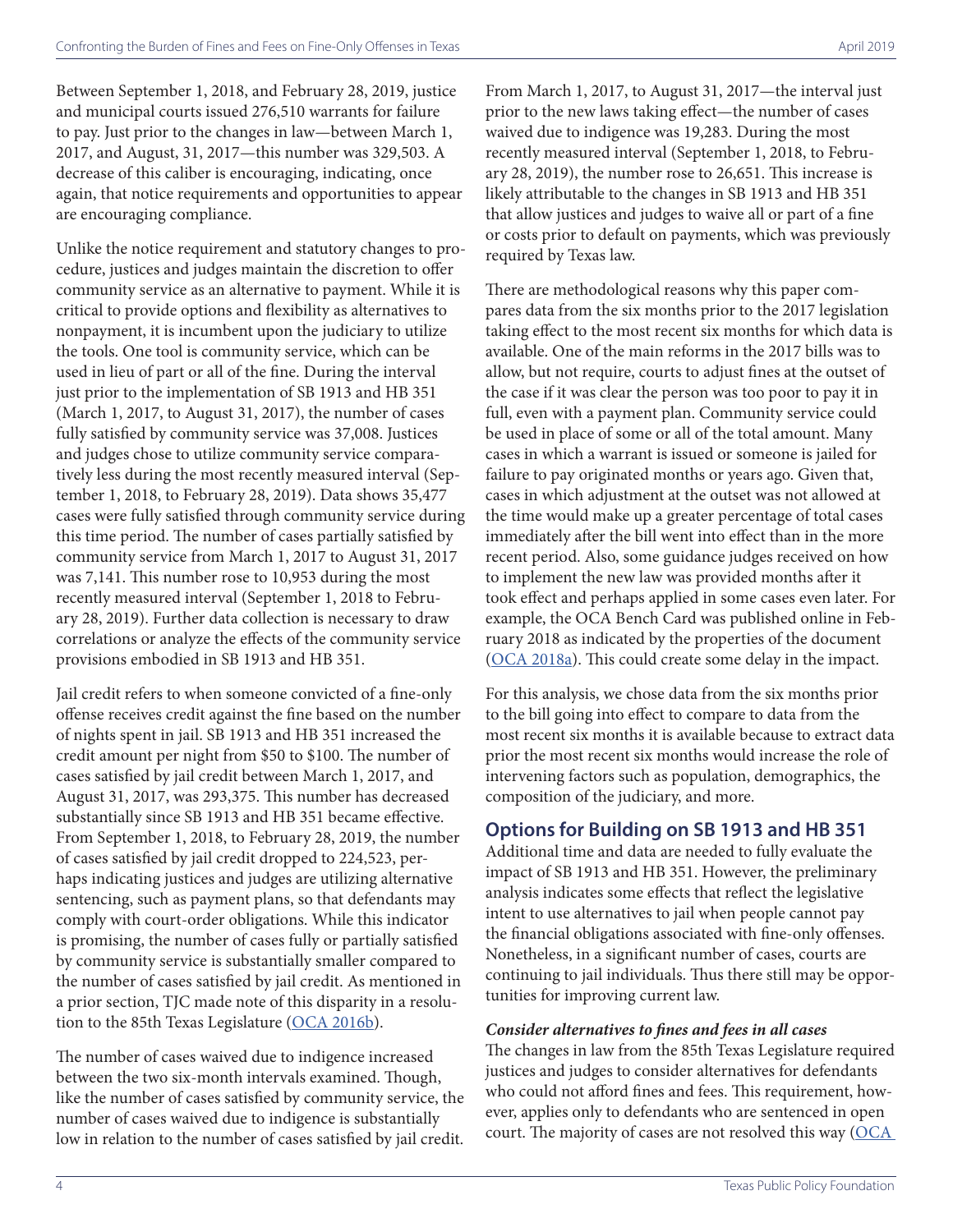[2017, 148\)](http://www.txcourts.gov/media/1441398/ar-fy-17-final.pdf). Outcomes should be independent of the method by which the case is resolved and instead based on whether a person is unable to pay.

#### *Improve the ability to use community service in lieu of fines and costs without undue hardship*

Current law requires that community service in lieu of some or all of the fine have to be performed in the county where the case originated. Lawmakers can modify this to give judges the ability to allow community service to be performed in the defendant's county of residence. This would make it more accessible for individuals, especially those with disabilities or limited transportation options, while not diminishing the quality and quantity of service that would be required. Additionally, given that courts may order up to 16 hours of community service a week, policymakers should continue to examine how to balance the value of community service in promoting accountability and benefiting the community without imposing an undue hardship on individuals.

#### *Preclude arrest in court for defendants who voluntarily appear to resolve fine-only citations*

Most courts wisely do not arrest defendants who appear in court in response to a warrant for an unpaid fine on a fineonly offense, but current law allows for this. This undermines the goal of encouraging people to come to court rather than evade the law. Precluding arrest in these situations would remove this disincentive to come forward and avoid the law enforcement costs of enforcing a warrant.

#### *Allow for defendant to appear in court via phone or video at the judge's discretion*

Many people receive speeding tickets and other citations in counties far from where they live. In some cases, the person receiving the citation may have stolen the identity of the person being charged. There should be a method to resolve cases, especially those that are clearly invalid, without a defendant being required to drive hundreds of miles. Legislation could empower judges in fine-only citation cases to take advantage of modern technology through a video hearing or to do so by phone.

# **Conclusion**

Preliminary analysis of the data reveals that Texans have experienced better outcomes since SB 1913 and HB 351 were implemented, although further data collection is necessary to draw firm correlations. While certain indicators are promising, complete analysis of SB 1913 and HB 351 is untenable at this moment.

SB 1913 and HB 351 provided justices and judges more tools and flexibility to tailor sentences for criminal cases regarding fine-only offenses, but it is important to remember that justices and judges still maintain significant discretion in determining whether a person has the ability to pay fines or costs. Criminal defendants who cannot afford to pay the legal financial obligations stemming from fine-only offenses should be held accountable, but this must be done in an individualized manner to ensure the least deprivation of liberty necessary. This avoids further destabilizing people's lives and taking a toll on taxpayers who bear the costs of our county jails. Moving forward, policymakers should continue judicial education to ensure consistent implementation of SB 1913 and HB 351 across Texas and consider additional policy changes to help better balance accountability with fairness and due process.  $\mathbb{R}$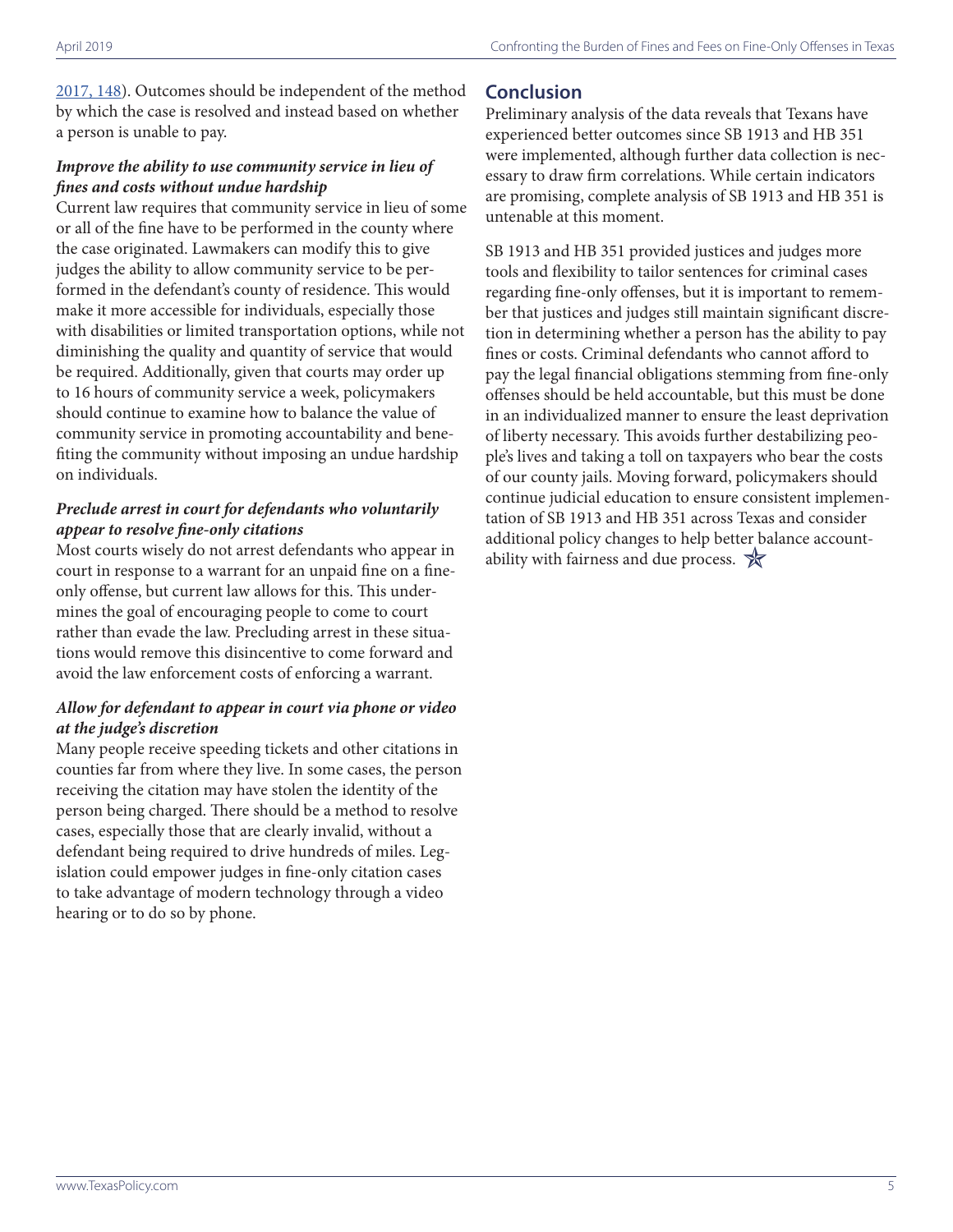#### **References**

*[Bearden v. Georgia](http://cdn.loc.gov/service/ll/usrep/usrep461/usrep461660/usrep461660.pdf)*, 461 U.S. 660 (1982).

[HB 351](https://capitol.texas.gov/tlodocs/85R/billtext/html/HB00351F.htm). 2017. 85th Texas Legislature (R).

- Hecht, Nathan L. 2017. *[State of the Judiciary in Texas](https://www.sll.texas.gov/assets/pdf/judiciary/state-of-the-judiciary-2017.pdf)*. Address to the 85th Texas Legislature, Feb. 1.
- OCA (Texas Office of Court Administration). [Court Activity Reporting and Directory System](https://card.txcourts.gov/).
- OCA (Texas Office of Court Administration). 2016a. ["Municipal Courts: Explanation of Case Categories.](http://www.txcourts.gov/media/728070/1-Municipal-Court-Case-Types.pdf)" Accessed October 18, 2018.
- OCA (Texas Office of Court Administration). 2016b. "[Resolution of the Texas Judicial Council: Modification of Statutes](http://www.txcourts.gov/media/1436324/modification-of-statutes-governing-assessment-and-satisfaction-of-criminal-court-costs.pdf)  [Governing Assessment and Satisfaction of Criminal Court Costs.](http://www.txcourts.gov/media/1436324/modification-of-statutes-governing-assessment-and-satisfaction-of-criminal-court-costs.pdf)" Accessed October 18, 2018.
- OCA (Texas Office of Court Administration). 2017. *[Annual Statistical Report for the Texas Judiciary: Fiscal Year 2017](http://www.txcourts.gov/media/1441398/ar-fy-17-final.pdf)*. Texas Office of Court Administration.
- OCA (Texas Office of Court Administration). 2018. ["Court Structure of Texas](http://www.txcourts.gov/media/1441125/court-structure-chart-jan-2018.pdf)." Accessed October 18.
- OCA (Texas Office of Court Administration). 2018a. ["Bench Card for Judicial Processes Relating to the Collection of Fines](https://www.txcourts.gov/media/1440393/sb-1913-justice-municipal.pdf)  [and Costs](https://www.txcourts.gov/media/1440393/sb-1913-justice-municipal.pdf)."
- OCA (Texas Office of Court Administration). 2018b. "[Indicators of Impact of Fines, Fees, & Court Costs Legislation.](http://www.txcourts.gov/media/1442212/ff-indicators.pdf)" Accessed October 18.
- COSCA (Conference of State Court Administrators). 2016. *[The End of Debtors' Prisons: Effective Court Policies for Success](https://cosca.ncsc.org/~/media/Microsites/Files/COSCA/Policy%20Papers/End-of-Debtors-Prisons-2016.ashx)[ful Compliance with Legal Financial Obligations](https://cosca.ncsc.org/~/media/Microsites/Files/COSCA/Policy%20Papers/End-of-Debtors-Prisons-2016.ashx)*. Conference of State Court Administrators.

[SB 1913](https://capitol.texas.gov/tlodocs/85R/billtext/html/SB01913F.htm). 2017. 85th Texas Legislature (R).

SB 1913 Bill Analysis. 2017. House Research Organization. 85th Texas Legislature (R) (June).

- Slayton, David. 2018. "[Testimony to Criminal Jurisprudence Committee.](http://tlchouse.granicus.com/MediaPlayer.php?view_id=40&clip_id=15447)" Texas House of Representatives. Committee Broadcast Archives (Aug. 30, 1:31:47).
- Spillane, Ed. 2016. ["Why I Refuse to Send People to Jail for Failure to Pay Fines](https://www.washingtonpost.com/posteverything/wp/2016/04/08/why-i-refuse-to-send-people-to-jail-for-failure-to-pay-fines/?utm_term=.89411f5280d8)." *Washington Post*, April 8.
- Texas Appleseed and Texas Fair Defense Project. 2017. *[Pay or Stay: The High Cost of Jailing Texans for Fines & Fees](https://www.texasappleseed.org/sites/default/files/PayorStay_Report_final_Feb2017.pdf)*.
- Texas Fair Defense Project. 2019. *[Driven by Debt How Driver's License Suspensions for Unpaid Fines And Fees Hurt Texas](http://stories.texasappleseed.org/driven-by-debt)  [Families](http://stories.texasappleseed.org/driven-by-debt)*. Texas Government Code. [Section 71.031.](https://statutes.capitol.texas.gov/Docs/GV/htm/GV.71.htm)

Texas Government Code. [Section 71.033](https://statutes.capitol.texas.gov/Docs/GV/htm/GV.71.htm).

Texas Penal Code. Section 12.03.

Texas Penal Code. Section 12.41.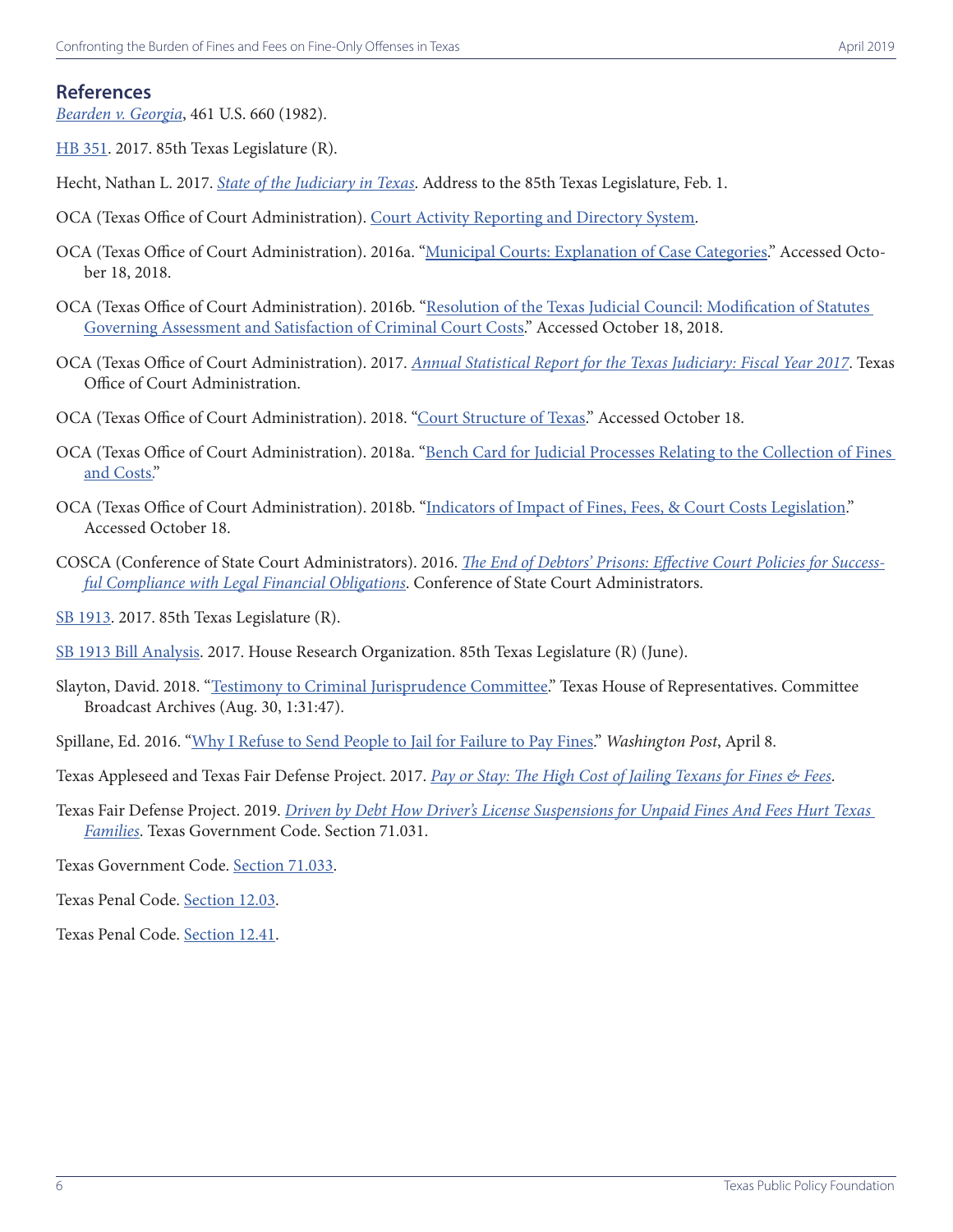## **ABOUT THE AUTHOR**



**Haley Holik** is an attorney on staff with Texas Public Policy Foundation. She holds a B.A. in communications from Moody Bible Institute and earned her J.D. from Regent University School of Law. She served as a clerk for the American Center for Law and Justice during law school, as well as a legislative intern for Rep. Randy Forbes. Holik participated in the Civil Practice Clinic at Regent as a student-practitioner, advocating on behalf of clients in need of civil legal services. As a staff member of *Regent University Law Review*, her note concerning compelled speech and First Amendment violations was chosen for publication.



**Marc A. Levin** is the vice president of criminal justice at the Texas Public Policy Foundation and Right on Crime.

An attorney and accomplished author on legal and public policy issues, Marc began the Foundation's criminal justice program in 2005. This work contributed to nationally praised policy changes that have been followed by dramatic declines in crime and incarceration in Texas. Building on this success, in 2010, Levin developed the concept for the Right on Crime initiative, a Foundation project in partnership with Prison Fellowship and the American Conservative Union Foundation. Right on Crime has become the national clearinghouse for conservative criminal justice reforms and has

contributed to the adoption of policies in dozens of states that fight crime, support victims, and protect taxpayers.

In 2014, Levin was named one of the *Politico 50* in the magazine's annual "list of thinkers, doers, and dreamers who really matter in this age of gridlock and dysfunction."

Marc has testified on criminal justice policy on four occasions before Congress and has testified before legislatures in states including Texas, Nevada, Kansas, Wisconsin, and California. He also has met personally with leaders such as U.S. Presidents, Speakers of the House, and the Justice Commtitee of the United Kingdom Parliament to share his ideas on criminal justice reform. In 2007, he was honored in a resolution unanimously passed by the Texas House of Representatives that stated, "Mr. Levin's intellect is unparalleled and his research is impeccable."

Since 2005, Marc has published dozens of policy papers on topics such as sentencing, probation, parole, reentry, and overcriminalization which are available on the TPPF website. Levin's articles on law and public policy have been featured in publications such as the *Wall Street Journal, USA Today, Texas Review of Law & Politics, National Law Journal, New York Daily News, Jerusalem Post, Toronto Star, Atlanta Journal-Constitution, Philadelphia Inquirer, San Francisco Chronicle, Washington Times, Los Angeles Daily Journal, Charlotte Observer, Dallas Morning News, Houston Chronicle, Austin American-Statesman, San Antonio Express-News* and *Reason Magazine*.

In 1999, Marc graduated with honors from the University of Texas with a B.A. in Plan II Honors and Government. In 2002, Marc received his J.D. with honors from the University of Texas School of Law. Marc was a Charles G. Koch summer fellow in 1996. He served as a law clerk to Judge Will Garwood on the U.S. Court of Appeals for the Fifth Circuit and staff attorney at the Texas Supreme Court.